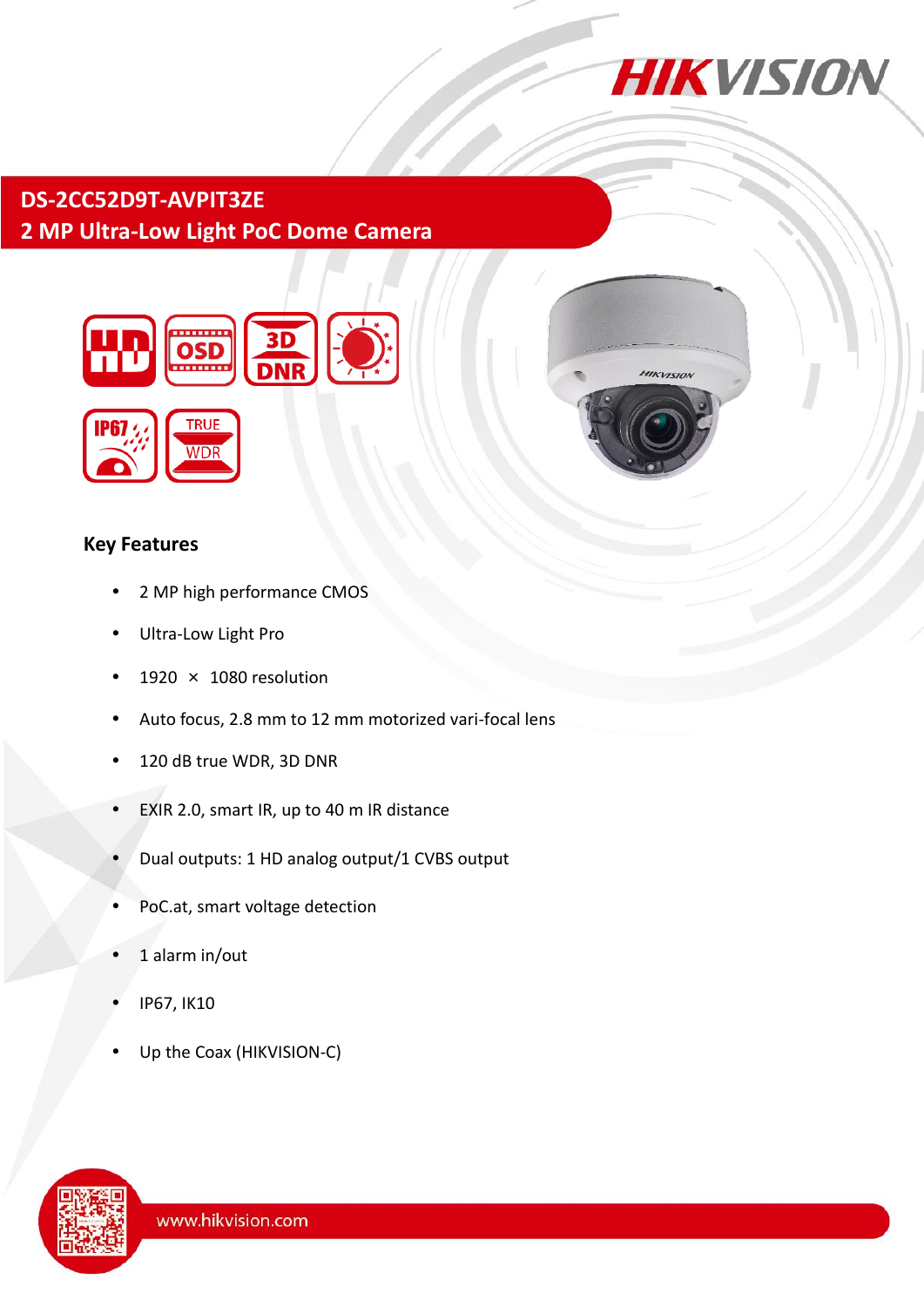

## **Specification**

Y

| Camera                        |                                                                                                   |
|-------------------------------|---------------------------------------------------------------------------------------------------|
| Image Sensor                  | 2.0 megapixel progressive scan CMOS                                                               |
| Signal System                 | PAL/NTSC                                                                                          |
| <b>Effective Resolution</b>   | 1920 (H) × 1080 (V)                                                                               |
| <b>Frame Rate</b>             | PAL: 1080p@25fps<br>NTSC: 1080p@30fps                                                             |
| Min. Illumination             | 0.003 Lux@(F1.2, AGC ON), 0 Lux with IR                                                           |
| <b>Shutter Time</b>           | PAL: 1/25 s to 1/50,000 s<br>NTSC: 1/30 s to 1/50,000 s                                           |
| Slow Shutter                  | Max.: 30 times                                                                                    |
| Lens                          | 2.8 mm to 12 mm, motorized vari-focal lens                                                        |
| Horizontal Field of View      | 32.1° to 98°                                                                                      |
| Lens Mount                    | $\Phi$ 14                                                                                         |
| Auto Iris                     | Support                                                                                           |
| Day & Night                   | IR cut filter                                                                                     |
| Angle Adjustment              | Pan: 0° to 355°, Tilt: 0° to 75°, Rotate: 0° to 355°                                              |
| Synchronization               | Internal synchronization                                                                          |
| <b>WDR</b>                    | >120dB                                                                                            |
| <b>Menu</b>                   |                                                                                                   |
| AGC                           | Support                                                                                           |
| Day/Night Mode                | Auto/Color/BW (White & Black)                                                                     |
| White Balance                 | ATW/AWC-SET/MANUAL                                                                                |
| Privacy Mask                  | ON/OFF, 8 programmable privacy masks                                                              |
| <b>Motion Detection</b>       | 4 programmable motion areas                                                                       |
| <b>Backlight Compensation</b> | WDR/BLC/HLC/OFF                                                                                   |
| 2D & 3D DNR                   | ON/OFF                                                                                            |
| <b>Voltage Detection</b>      | Support                                                                                           |
| Scene                         | Indoor/outdoor/indoor 1/low light                                                                 |
| <b>Functions</b>              | Defog, Mirror, Defective Pixel Correction, Sharpness, Camera Title, LSC (Lens Shading Correction) |
| <b>Interface</b>              |                                                                                                   |
| Video Output                  | 1 HD analog output/1 CVBS output (75Ω/BNC)                                                        |
| Alarm                         | 1 alarm in/out                                                                                    |
| <b>General</b>                |                                                                                                   |
| <b>Operating Conditions</b>   | -40° C to 60° C (-40° F to 140° F), humidity: 90% or less (no condensation)                       |
| Power Supply                  | 24 V AC/12 V DC ±30%/PoC.at                                                                       |
| Power Consumption             | Max.: 6 W                                                                                         |
| <b>IR Distance</b>            | Up to 40 m                                                                                        |
| Protection Level              | IP67, IK10                                                                                        |
| Material                      | Metal                                                                                             |
| Communication                 | Up the coax, Protocol: HIKVISION-C                                                                |
| Dimensions                    | $\Phi$ 145.2 mm × 124.1 mm (7.1" × 4.9")                                                          |
| Weight                        | Approx. 2000 g (4.4 lb.)                                                                          |